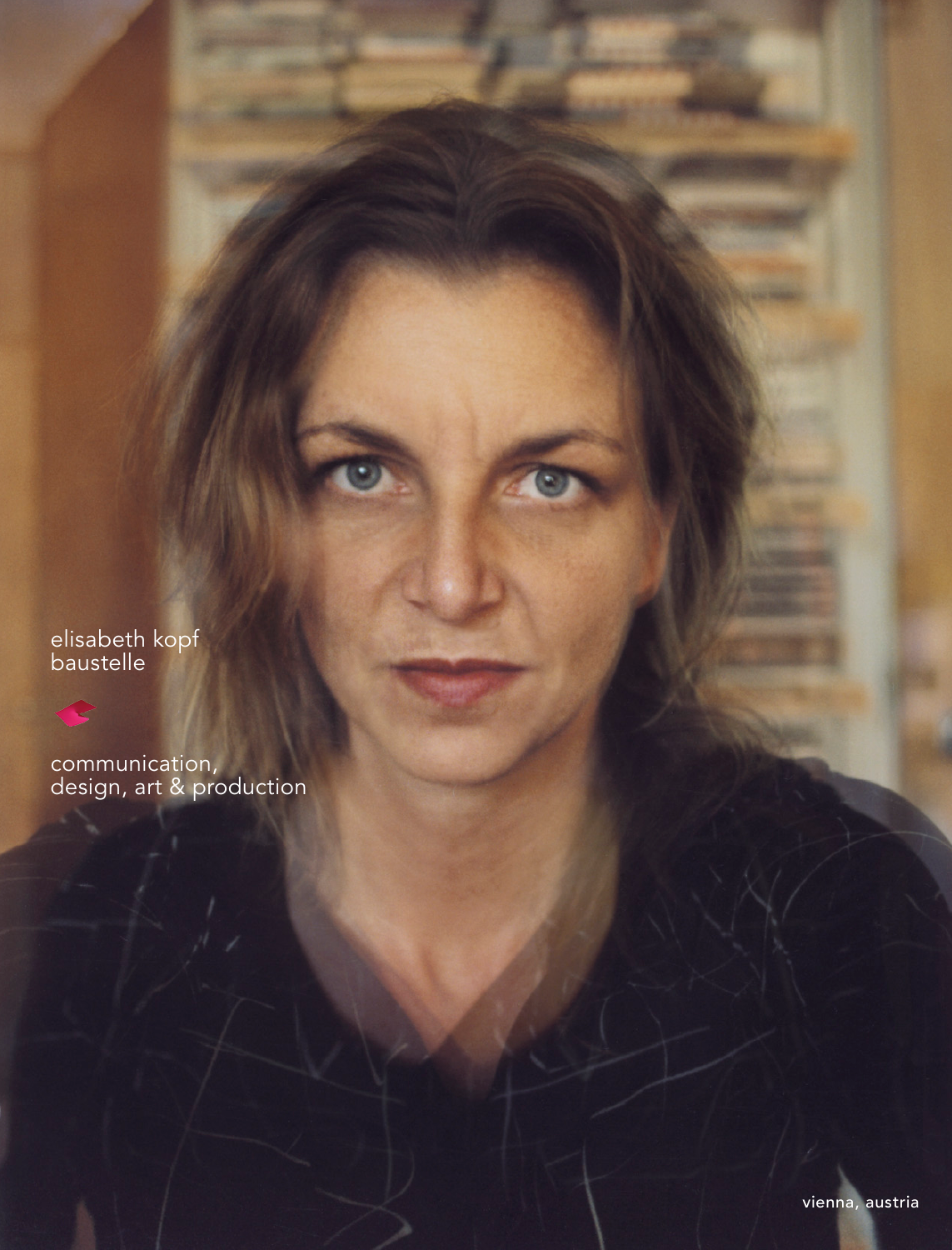

\* 1963 austria, university of vienna, psychology, history, philosophy, drop out, taxi driver 1989 hong kong, fitting model, travel guide, photographer, survivor 1992 vienna, son luc, ignition spark, obsession, dedication, tireless, focus, design, art 1999 buero baustelle, design, art, conceptual, experimental, cross-border, high quality, university lecturer, international awards, publications, exhibitions, lectures, china, japan, spain, germany, austria, belgium, netherlands, usa, switzerland.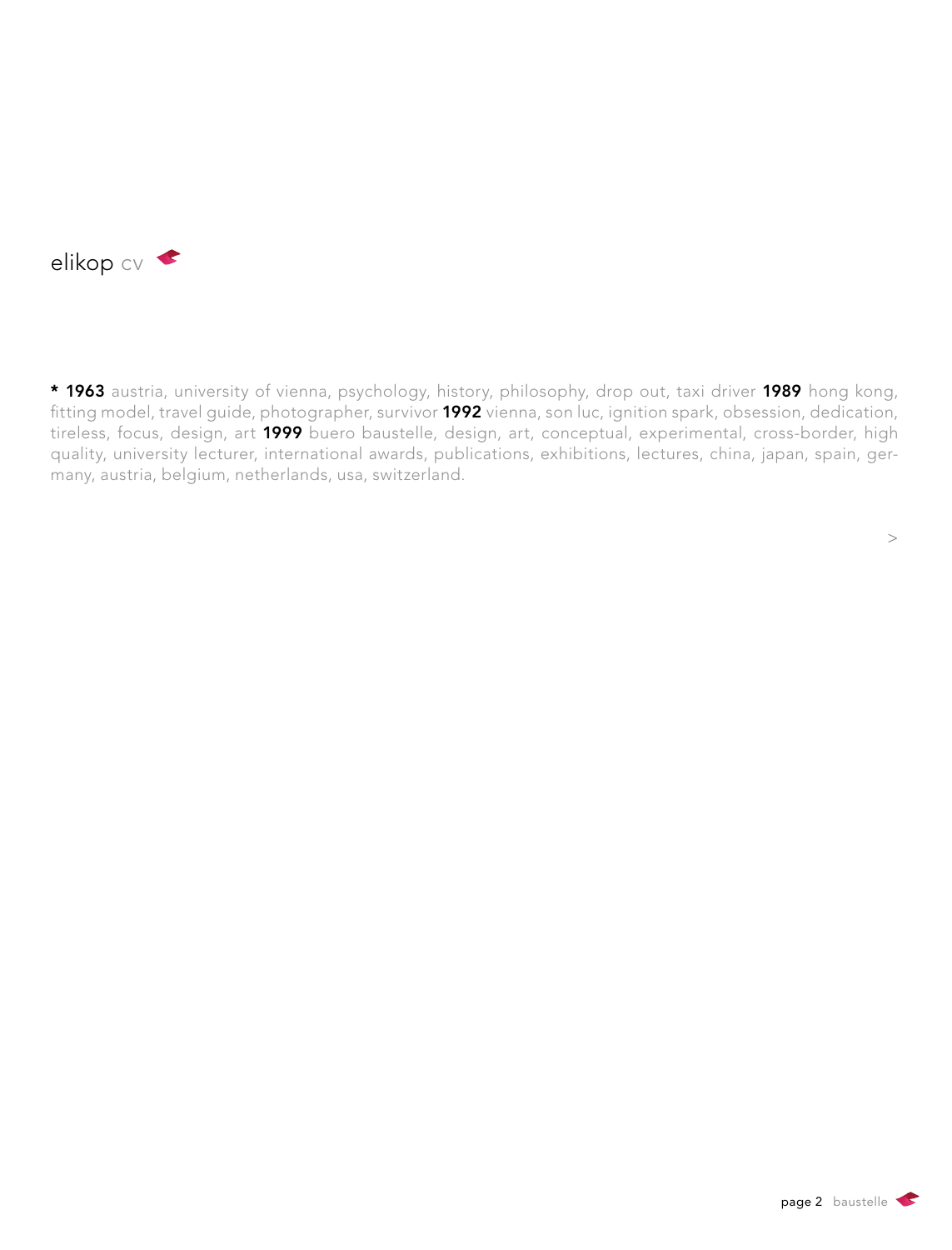

## exhibitions, lectures, performances

2008 international graphic design biennial 5 ningbo china (exhibition, lecture, jury) 2008 tokyo ideal ° air cigarette. gallery éf tokyo (solo exhibition) 2008 "about things which beome more when they're shared" academy of visual arts leipzig (hearing lecture) 2008 "the curtain of parrhasius" philosophical cafe alfred adler institute vienna (lecture) 2007 spotlight '07: roadshow austrian design future, design forum vienna (show director) 2007 unknown land, AGI-conference amsterdam (lecture) 2007 international society of basses convention, oklahoma USA (performance) 2006 "360° design austria", design forum vienna (exhibition) 2006 face2face, designzentrum stuttgart (lecture) 2005 design2context, lausanne switzerland (exhibition) 2005 AGI best of decade, berlin (exhibition) 2004/05 "4th international ink painting biennial shenzhen", china (exhibition) 2003 design austria 75th anniversary conference (lecture)

awards sappi – ideas that matter award 2004, grafic europe emerging designer 2003, joseph-binder-award 2000 2004, gustav-klimt-award 2000, selected austrian designer of print magazine new york 2000, european design annual 2000, ...

# selected bibliography

2008 HQ. high quality. best of advertising, art, design, photography, writing. edition braus. 2007 AGI – graphic design since 1950. edited by ben & elly boss. thames and hudson 2007 women make, wang xu china 2006 360° design austria, artificial atlas of austrian design #1, edited by designforum 2006 4th international ink painting biennial of shenzhen, catalogue 2005 sappi – ideas that matter 5, catalogue 2003 area (100 of the world's most innovative emerging graphic designers), phaidon-press new york 2002 lighter 7/2002. design magazine, wang xu, beijing 2001 print magazine new york – european design annual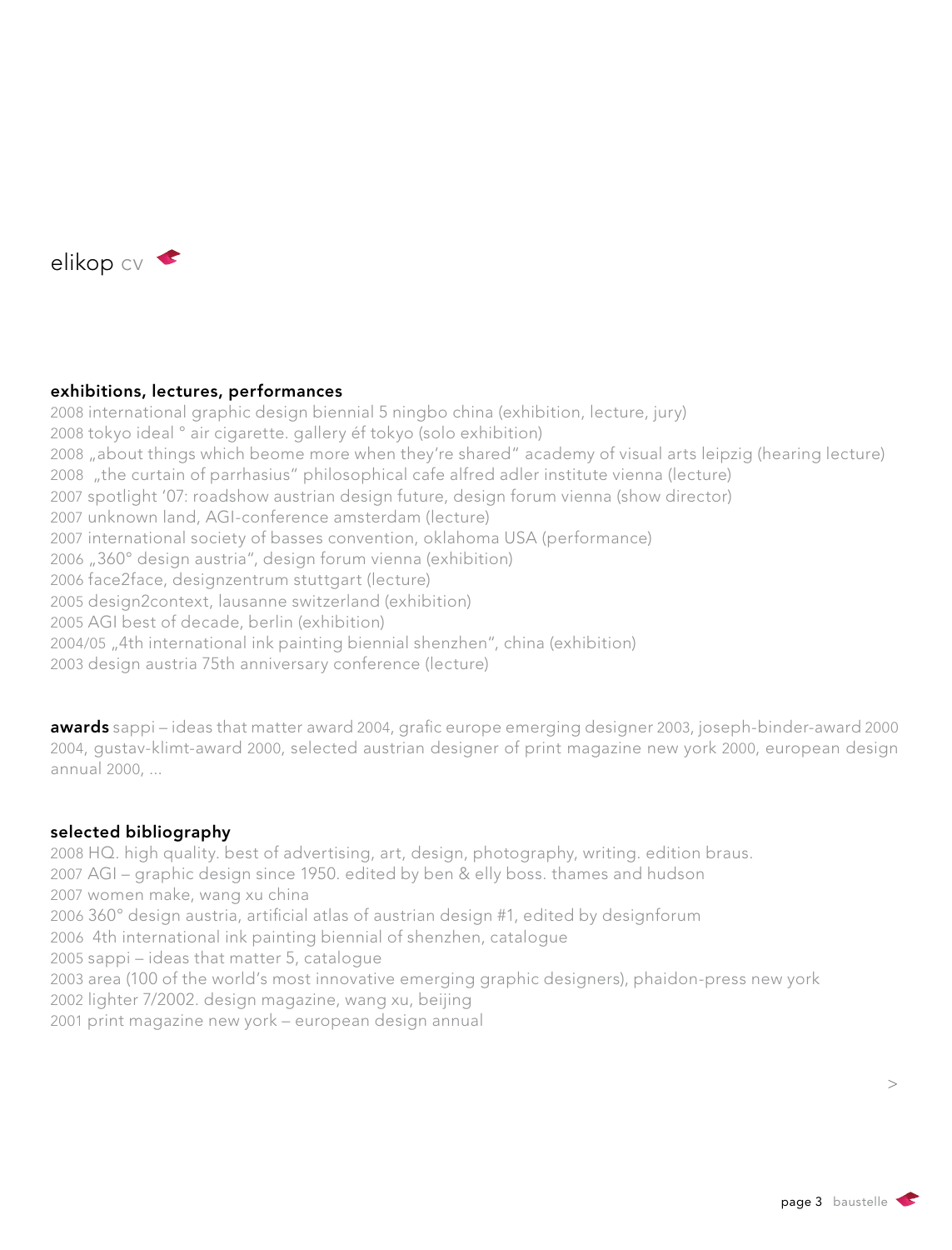

stefan sagmeister in: area, phaidon press new york

the mysteriously dark blue music box elisabeth kopf designed for the vienna art orchestra is one of those very few pieces that blew me away: it not only packages music beautifully, but performs music itself, thereby creating a conversation between design and content i have nowhere else experienced so elegantly … a conceptual loop that blurs the borders not only between art and design, and between content and packaging, but also between music and object. this is innovation.

andrew kner editor of print magazine new york intellectually exciting … avant garde and down to earth all at the same time!

## markus mittringer in: rondo / der standard

eine der international innovativsten designerinnen … sieht keinen widerspruch zwischen theorie und praxis … angewandte grundlagenforschung … der design-begriff ein schönes stück erweitert.

nastja yudina design-journal, moskau das ist intelligentes design …

### clemens theobert schelder theobert's info

ich erwarte sie neuerlich unberechenbar und hintergründig … inspiration garantiert.

### cordula alessandri alessandri-design, vienna

querdenkerei … sie ist zum lieben … manchmal zum fürchten,verunsichert, fordert (heraus), inspiriert und schafft visionen. sie ist der kompromissloseste mensch den ich kenne.

### christoph lehrner new design university, pr & werbung

das problem mit ihrer arbeit ist, dass man nicht in zahlen messen kann, wie sie wirkt.